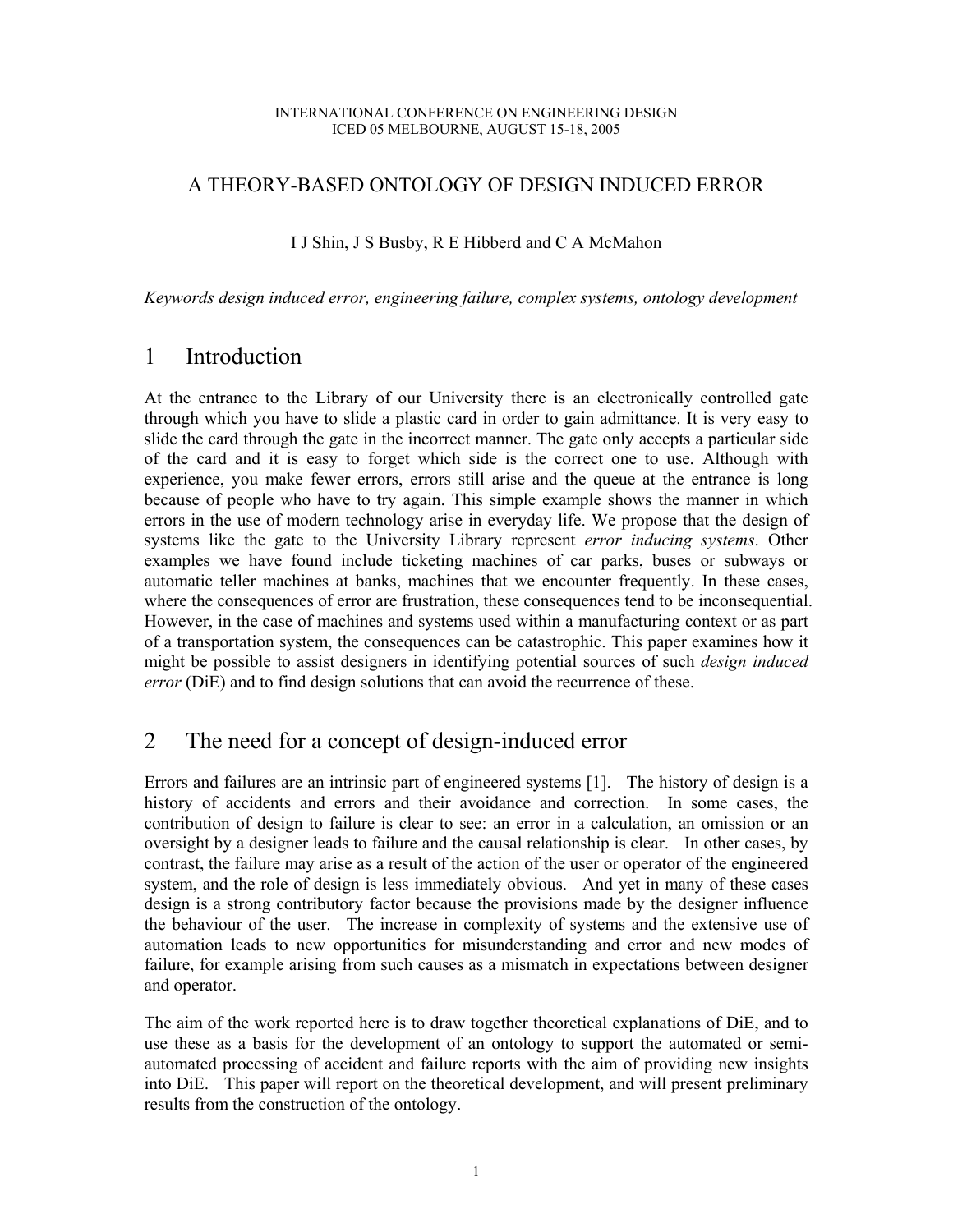To make a system safer, many design philosophies have been introduced including fail-safe design, error-tolerant design, and cognitive ergonomics. These approaches draw on ideas from studies of human error, from previous lessons learned experience of accidents or incidents, and from psychological research. However, there has been less research into the question of how users are led to making errors in their use of systems. For example, the philosophy of error-tolerant design focuses on the construction of systems that do not fail even when users make errors in operating them.

Whilst engineering design has led to the prevention of many accidents, through increasing the reliability of systems, rapidly evolving communication and computing tools developed to deal with the increasingly complex systems that can now be constructed still require human intervention. However, the design of such systems can affect the cognition that users have about both the function and the state of the system. In order to reduce the presence of DiE there is a need to create methodologies that can guide the generation of design concepts.

To illustrate the need for new methodology, consider the rail accident that occurred in 1999 at Ladbroke Grove in London [2]. On 5 October 1999, a three-car train passed a red signal as it was leaving London Paddington, UK, and continued for some 700 metres into the path of a high speed train with which it then collided. As a result of the collision and subsequent fire, 31 people died and 227 were taken to hospital. 296 people were treated for minor injuries on site. This accident, as with all major accidents, was the result of a confluence of a series of factors, one of which was the driver's actions. In this case, the driver inadvertently drove through a signal, signal SN109, which had been showing a stop aspect.

The train, at the time of accident, had an Automatic Warning System (AWS) that consisited of trackside permanent magnets, electro-inductors and inductor suppressors which interface with trainborne AWS equipment. This equipment provides train drivers with an aural and visual indicator of whether an approaching signal shows a clear aspect, a green light, or not. If the signal does not show a clear aspect, it can show a caution aspect, which could be a yellow or a double yellow light, or a stop aspect, which is a red light. The two caution aspects show that although the next track block is clear, subsequent blocks are occupied and therefore the driver should be prepared to stop at the next or next but one signal. If the train travels through a signal showing a stop or caution aspect and the AWS warning is not acknowledged, the brakes on the train are automatically applied.

Prior to the collision, the driver of the three-car train had travelled through three signals: SN43 which had displayed a green light, SN63 which had displayed double yellow lights, and signal SN87, which had displayed a single yellow light. On the approach to signal SN109, the threecar train had been coasting. However, on the approach to signal SN109, the driver increased power, at a point where the signal was not visible, but where other signals on the gantry supporting signal SN109 were. Shortly after accelerating the AWS horn operated to warn the driver that the signal was not showing a clear aspect. Signal SN109 was showing a stop aspect. However, instead of stopping the train, the driver cancelled the AWS warning and began to accelerate at a distance of 107 metres from where the collision occurred.

It was suggested in the report of this incident [2] that the cancellation of the AWS could have been an automatic response. The AWS warning does not distinguish between caution and stop aspects. On the approach to a major station, such as Paddington, the volume of traffic means that many of the signals that drivers encounter would show caution aspects. As a consequence, drivers cancel AWS warnings on a regular basis, which could lead to a potential automation of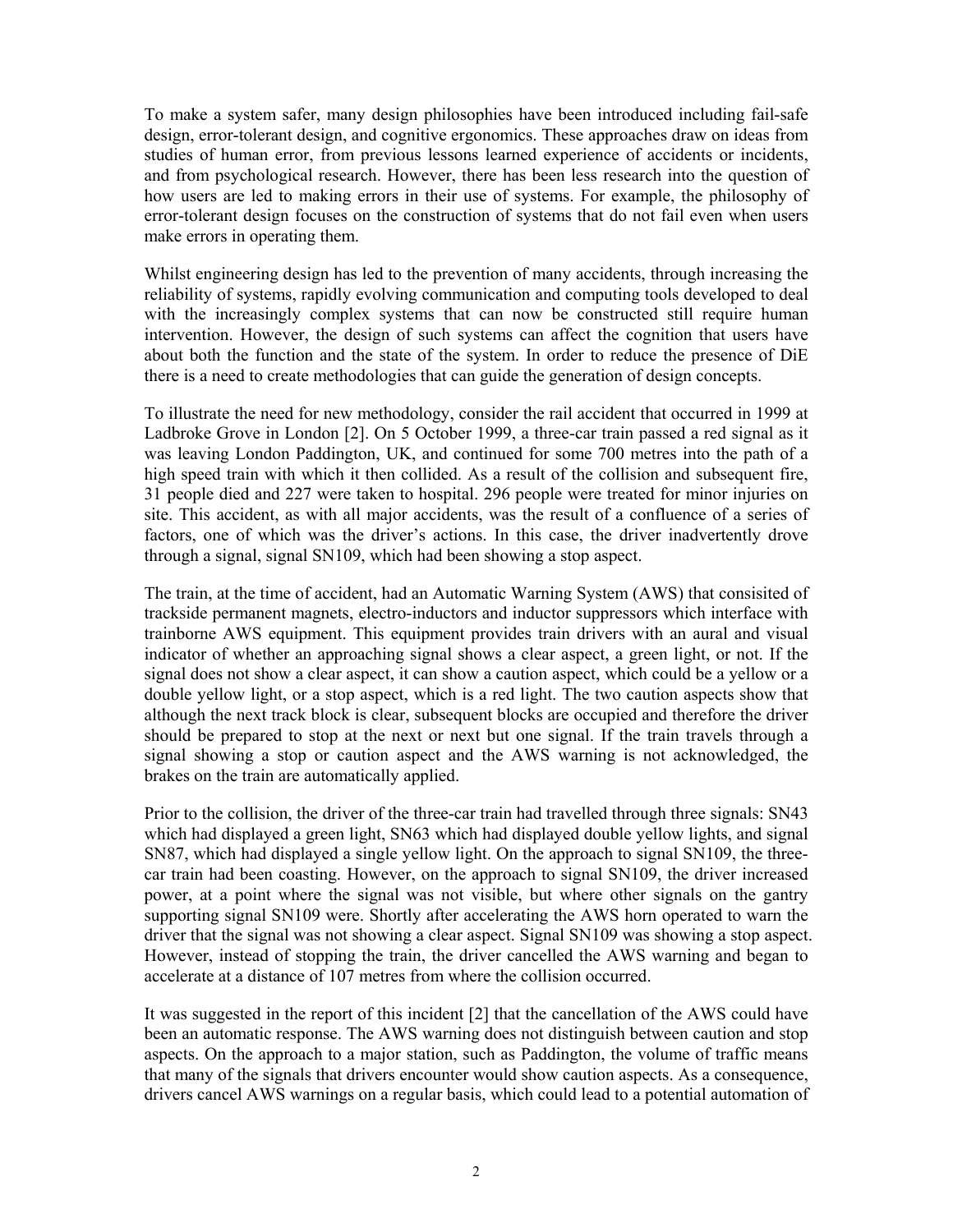their response. In this case, the driver may simply have mistakenly believed that the AWS warning at signal SN109 indicated that it was possible to proceed.

It is conceivable that the driver was not aware that an error had been made. The driver was inexperienced, and so may not have noticed that the train was proceeding onto the wrong section of railway track. Although the driver would be expected to periodically assess the progress in an activity, even following the use of an automated set of skills, this requires that there are cues which indicate that an action has deviated from that planned [3]. Although there had been previous incidents when signal SN109 had been passed at danger, these had been by experienced drivers who had recognised the error when their trains had been directed onto the wrong section of railway track.

In this case, it is difficult to identify any specific failure in the design. The AWS functioned in the manner it should have, and should have drawn the driver's attention to the signal aspect presented. However, whilst the design of the AWS did not lead directly to engineering failure, design of the system has helped induce the human operator to develop a specific behaviour. Use of the system appeared to induce a form of automatic behaviour, which could produce errors that would be undetectable to an inexperienced driver. This case depicts a need for a new approach to investigating the role that design plays in inducing user error, and which can allow designers to gain new insight into how particular designs may function. It is suggested that an examination of the literature on existing forms of human error can support the development of an ontology which provides a basis for the automated or semi-automated processing of accident reports. This processing should enable the identification of DiE cases, and the characteristics of the system that induced user error.

## 3 Methods

The development of an ontology for the identification of DiE cases involves two strands of research work. The first strand of research involves the development of a metatheory that is used to synthesise the theories of human behaviour that are relevant to understand the manner in which DiE can arise. A metatheory represents a theory about theories [4], and is constructed as a means of identifying the properties of a group of theories that focus on different or similar aspects of a domain. Development of a metatheory provides a means of synthesising theories, their commonalities and discrepancies, in a manner that can allow for the development of a cohesive ontology of these theories and of the sources of DiE.

The second strand of the research is a study of the documentation of accidents and failures to identify evidence of design-induced error and to explore how an ontological approach may assist in the automated or semi-automated processing of the documentation. This paper presents mainly the result of the first strand and outlines the process of the second strand.

## 4 Towards a metatheory of design-induced error

Underlying the development of a metatheory, an extensive review of errors in the operation of systems has been undertaken. This review illustrated a number of issues in the design of systems, including the manner in which automation is deployed in complex systems [5], the impact of this on operator skill [6], and the degree to which users develop appropriate levels of trust in the systems used [7]. The review also encompasses research that has examined the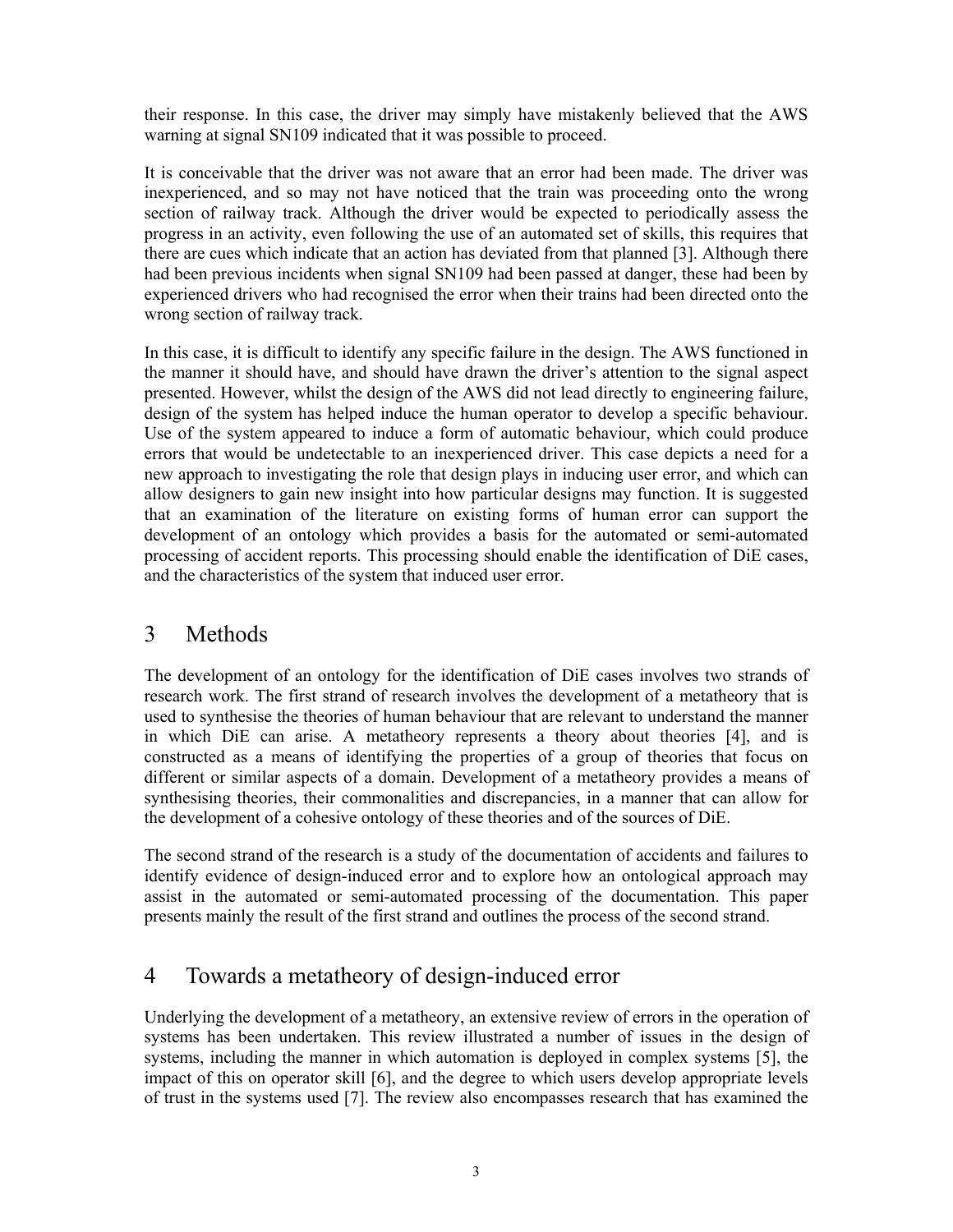differences between users and designers perceptions of the system. This has encompassed work that has examined how users understand the affordances<sup>1</sup> of the system [8]. The review also revealed how problems in the use and evaluation of the system can arise from limitations in the feedback given to the operator by the system [9].

The metatheory that has been developed encompasses three main organising principles based on this review. Firstly, it was noted that error can arise as a result of problems in the transfer of information between the designer and user. Secondly, it was noted that the use of the system may be compromised by inappropriate strategies for temporal decision-making, which may lead to unreasonable time constraints and unacceptable levels of user workload. Thirdly, it was also suggested that the local rationalities of designers and users lead to mismatches between the internal mental representations of the system and its functions, *mental models*, that each hold. These principles have been used as a means of integrating different theories related to the concept of DiE. These principles have also been employed in the processing of a number of example accident report drawn from aviation, marine and general industrial incidents.

### 4.1 Problems in transferring information about system function

Designers' ideas are embodied in the form and function of the systems they design. Through the design, the designer attempts to provide cues as to the function of the system, although such efforts may be compromised by limitations in the cues that the affordances of the system can provide. The interpretation of the cues provided by the system's affordances are mediated by the experience of the designer or user, which can lead to misinterpretation of the affordances available to the user.

When a user is faced with an unfamiliar artefact or system, the tendency of the user is to try and employ an existing mental model of a system that the presented system may only superficially resemble in order to interact with it [10]. Consequently, the user may interpret cues to the system's affordances in a manner that is contrary to that expected by the designer.

It is also possible to identify examples of how the cues provided by affordances may lead to the generation of hypotheses about the use of systems by users that are contrary to their actual function. For example, when the designers of a missile attempted to improve the stability of a air to air missile through the introduction of rolleron gyroscopes on the edges of the missile's control fins, they would not have anticipated that personnel responsible for the installation of these missiles would assume a different use for the rotating devices. The rotational affordance offered by the rolleron was used to facilitate ease of use during installation, an activity which actually damaged these devices [11].

### 4.2 Problems in temporal decision-making during complex system use

Increasing use of computer technology has transformed the operator's role in socio-technical systems [6]. One of the most distinguishable points of changes is in *temporal decision-making*, decision making about the progress of an operation, and when intervention in the process should arise [12].

In order to design systems that can be effectively used by operators, it is necessary to know how operators decide when to intervene in the operation of the system and the manner in

<sup>&</sup>lt;sup>1</sup> Affordances are the properties of something that determine or suggest how it could be used.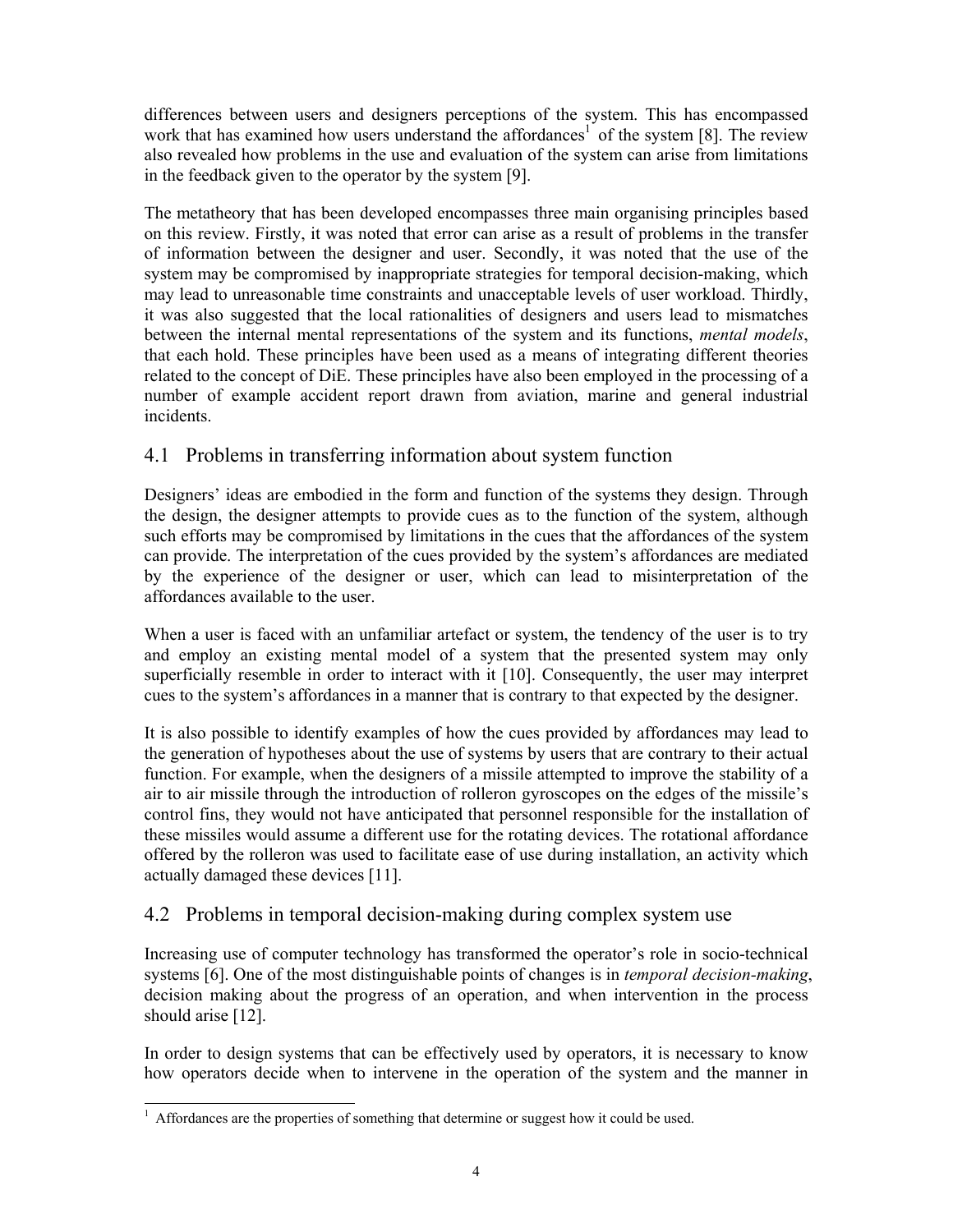which they use their mental models of the system to estimate both their location in a process, and the duration of the process itself. In addition, there is a need to know how operators use cues from the environment to support their decision-making under time pressure.

Systems and artefacts have been evolved into complicated and tightly-coupled forms, and as a result, the speed of systems has increased, leading to quicker completion of actions and faster responses to requests. Operators in the complex system are experiencing conditions that they have not previously met. Problems in temporal decision-making that are encountered in complex systems arise from: increased time pressure, increases in the number of system functions, and the invisibility of system processes.

This means that there is a mismatch between the time required for human operators to develop mental models of the system and the pace with system states change. The problem space required to effectively use the complex system has increased, which means that operators have problems in developing an appropriate mental model of the current state of the system. Their mental models are affected by the high frequency of feedback about decisions they have taken to meet system their goals.

Rasmussen [13] suggested that there were three levels of performance underlying human decision-making, described in Table 1. It would be expected that the performance at the skillbased level of performance is fastest, followed by performance at the rule-based level. In interacting with the system, users may be forced to revert to performance at a rule-based or knowledge-based level when unexpected events arise. However, despite the fact that such performance is time-consuming, the system, due to its inherent complexity, requires rapid responses, leading to a high degree of time-pressure.

| Type                    | Description                                                                                                                                                                                                                                                 |  |
|-------------------------|-------------------------------------------------------------------------------------------------------------------------------------------------------------------------------------------------------------------------------------------------------------|--|
| Skill-Based Level       | Actions are the result of sensory-motor performance which<br>are set in motion by a statement of intention, but which are<br>then conducted without conscious control, resulting in<br>smooth, automated and highly integrated patterns of<br>behaviour     |  |
| <b>Rule-Based Level</b> | The enactment of a series of sub-routines, represented at<br>the skill-based level of performance, might be controlled<br>by a stored rule, which may have been derived from direct<br>or vicarious experience of the system, or from verbal<br>instruction |  |
| Knowledge-Based Level   | Performance at this level is enacted when no existing<br>procedure is available, and involves the explicit definition<br>of the goal to be attained and the generation and evaluation<br>of alternative plans for reaching that goal                        |  |

|  | Table 1. Description of Rasmussen's (1983) Levels of Human Performance |
|--|------------------------------------------------------------------------|

Figure 1 illustrates the manner in which user performance is influenced by the constraints placed by systems during activities that require temporal decision making. In environments of high workload, users have little opportunity to deploy time-consuming knowledge-based process such as identification, decision and planning, but to have to revert to sensory-motor performance controlled at the skill-based and rule-based levels of performance.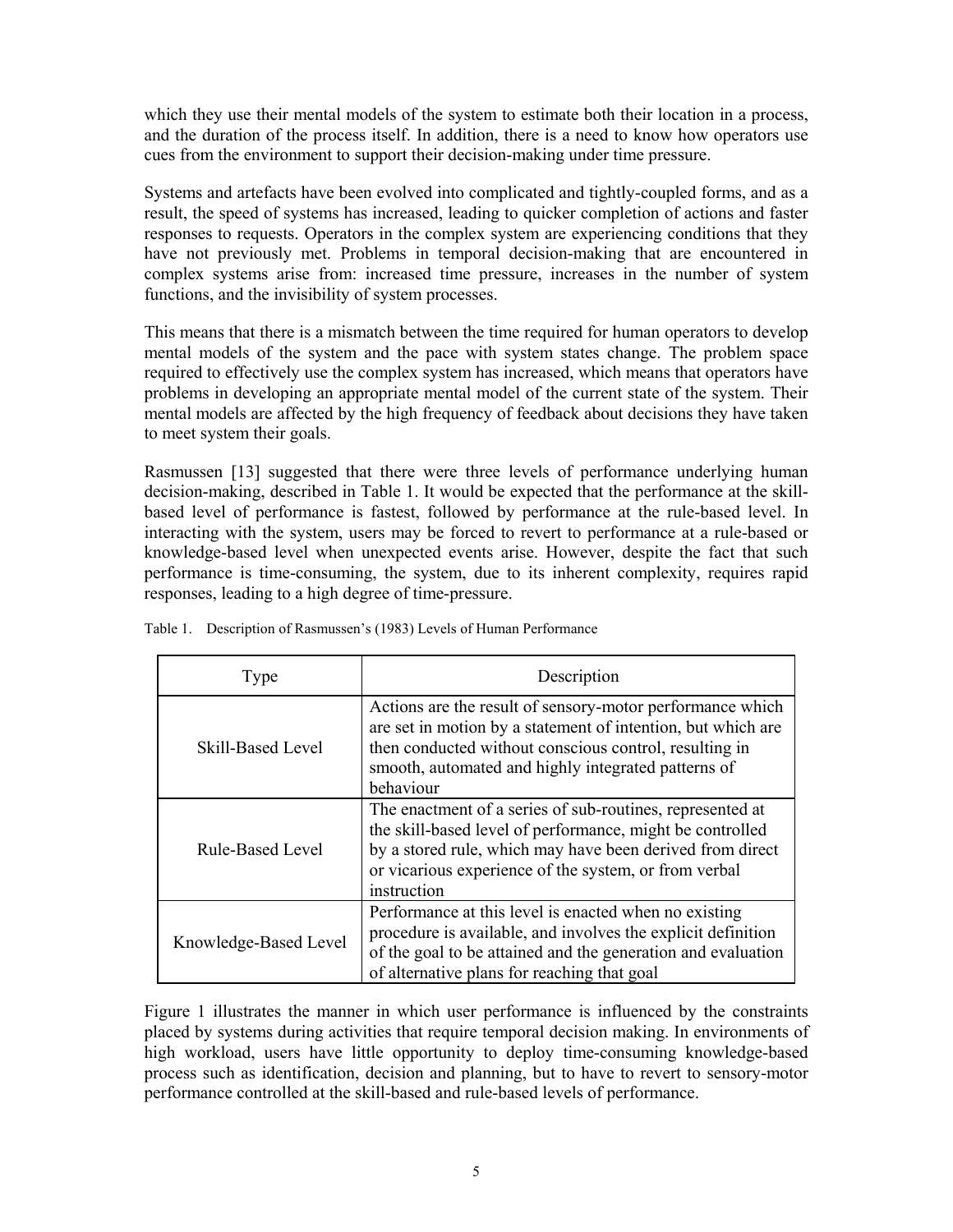

Figure 1. A model of the manner in which operators conduct temporal decision-making Adapted from Rasmussen (1983)

Temporal decision-making in complex systems has changed the manner in which operators communicate with other users collaborating in the operation of the system. It has been suggested that under time pressure or when facing ambiguous system displays that operators use sensemaking to develop their mental models of the system [14]. Their performance levels are also affected with regard to changes of communication and decision-making patterns from considerable reasoning into such as dynamic reasoning, negotiation with systems and instinct. Therefore, the interaction problems between operators and artefacts in complex systems should be considered as design requirements.

#### 4.3 Problems arising from designer and user local rationalities

User errors can result when the demands the system design places on users exceeds their capabilities. Norman [9] illustrated the manner in which different rationalities of designers and users can lead to conflicting approaches to the operation of the system. This is shown visually in Figure 2. In the construction of a system, the designers generate their own concept of the system (System A) according to their own local rationality (Rationality A). However, the user generates their own perception of the system (System B) according to their own rationality (Rationality B). As Figure 2 illustrates, there may only be a partial overlap between the mental models that designers and users have of the system and the rationality underlying its design. It was suggested that these local rationalities arise because there is no exchange of knowledge between designers and users.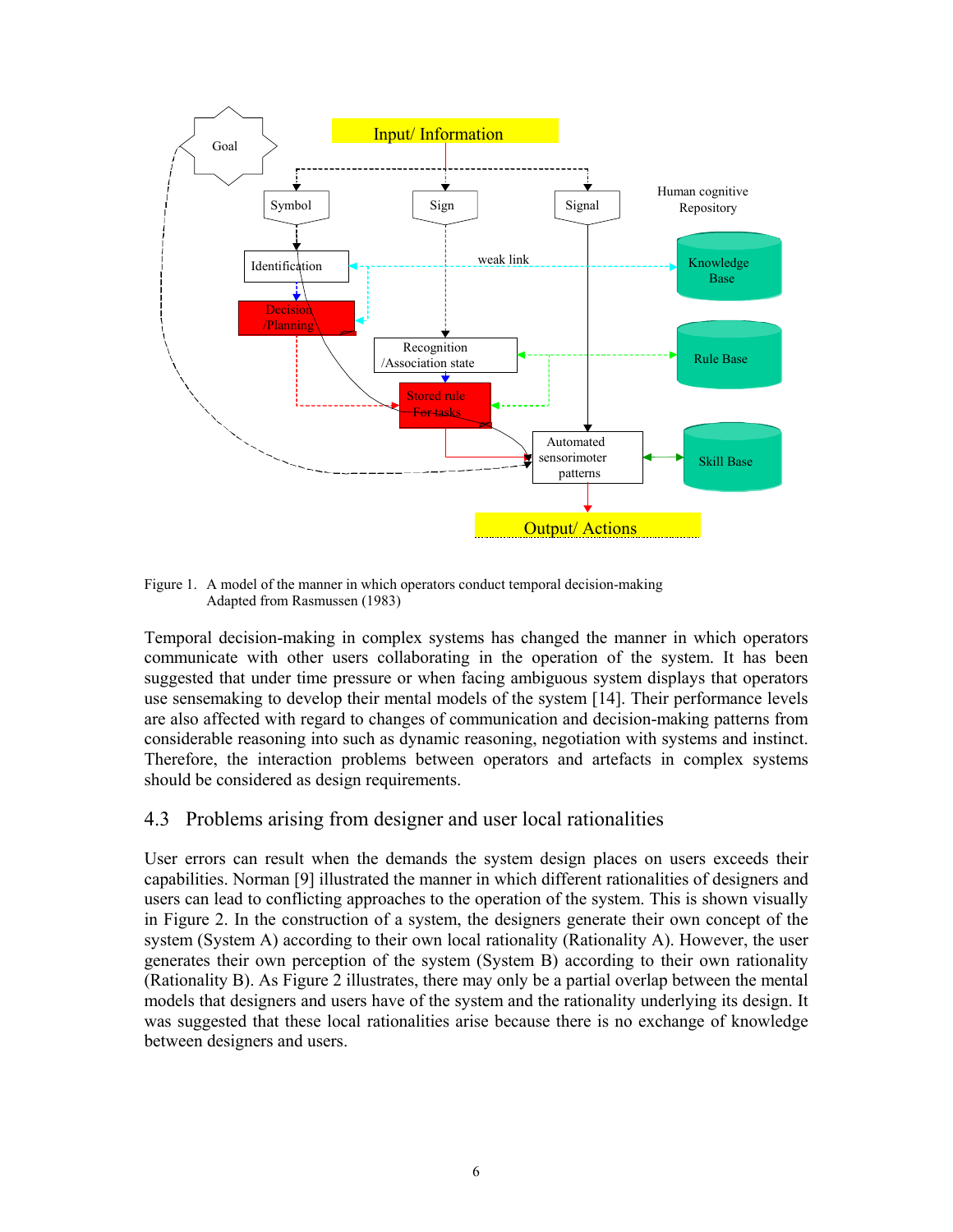Rationality differences between designers and users



Figure 2. Local rationalities of designers and users [9]

Woods and Cook [15] argued that consideration of the local rationality of operators such as resolving conflicts, anticipating hazards, accommodating variation and change, coping with surprise, working around obstacles, closing gaps between plans and real situations is critical for the development of safer systems. From this perspective, DiE may be defined as the inconsistencies in local rationalities that exist between designers and users. Designers' misunderstandings about operators induce inappropriate design of the artefact and system. For instance, in the Three Mile Island nuclear power plant accident in 1979, operators failed to recognise that the relief valve was stuck open because the indicator on the control panel misled operators. The indicator only showed the state commanded for the valve, but not the actual state of the valve.

The local rationalities held by designers may lead to assumptions made about users and the context in which the system is used which generate DiE. For example, designers' local rationality may not provide an appropriate model of the limitations of users' cognitive perfromance. Similarly, the designers may not reflect on the changes in workload imposed on users generated by change to the system, which may lead to degraded user performance. Finally, the designers' local rationality may not appreciate that the system is not perfect, and so includes inherent deficits that can lead to errors and failures. The assumption of benign system operation may lead designers to ignore the need for the inclusion of devices to allow the user to gain the necessary information to effectively restore the system to a benign state when failure arises.

#### 4.4 Properties of designs that induce user error

In this section, we shall explore how to generate a metatheory of DiE from the myriad theories underlying user error that have been proposed. On the basis of the preceding discussion, we have focussed on the concept of local rationalities as a means of explaining the interaction between design and user error. The distinctive local rationalities of user and designer lead to differing perceptions of the capabilities, functionality, and reliability of the system. In Table 2, a number of theories that describe limitations in human performance, identified from the preceding literature review, are presented, together with an indication of how the local rationalities may lead designers and users to act in a manner that was contrary to the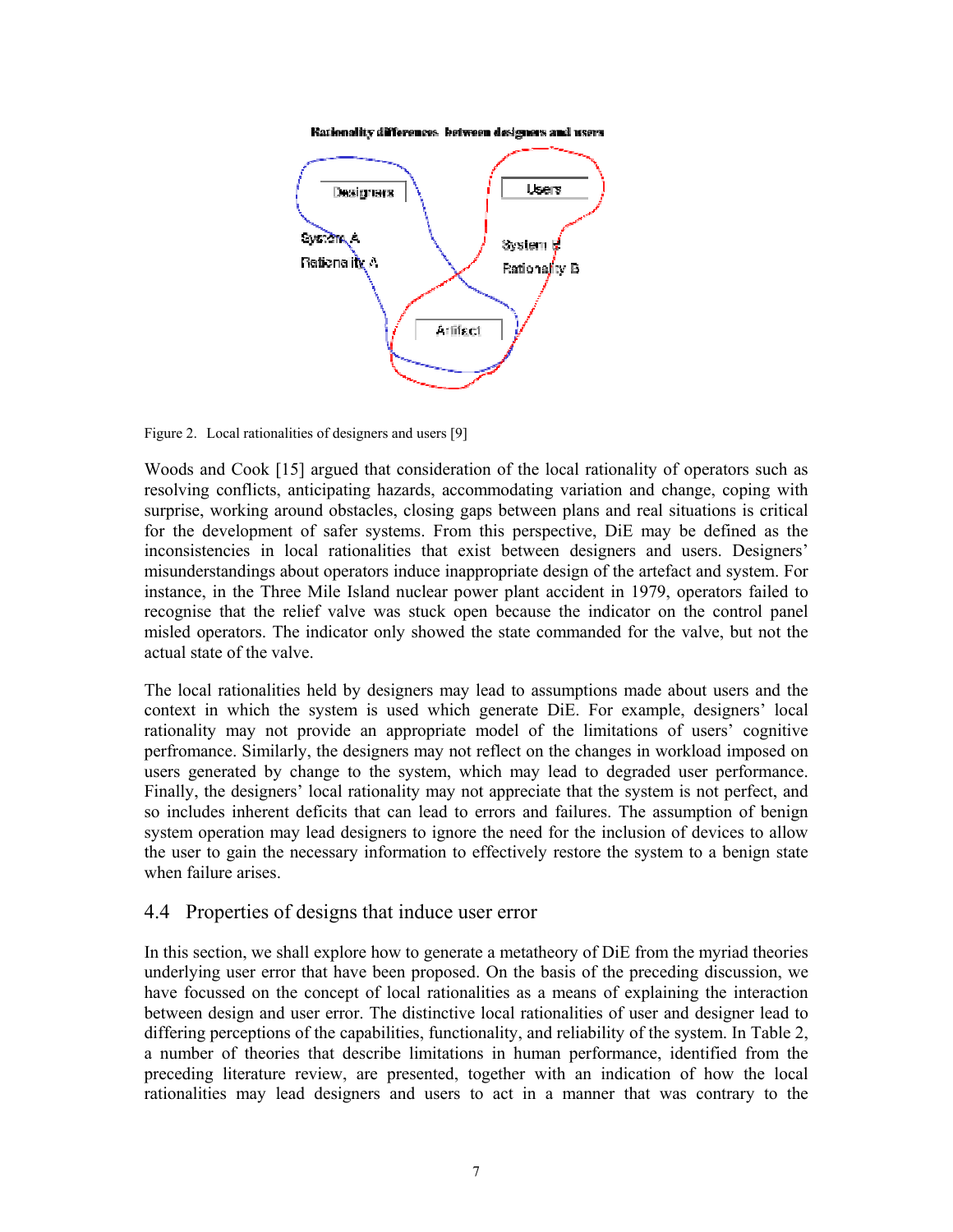expectations of designers or to design systems that are incomptible with the capabilities of users.

| Theory                  | Designers' Rationalities                                                                                                                        | Users' Rationalities                                                                     |  |
|-------------------------|-------------------------------------------------------------------------------------------------------------------------------------------------|------------------------------------------------------------------------------------------|--|
| Risk homeostasis        | Risk of failure decreased through<br>use of increasingly reliable or<br>defended systems                                                        | Increased reliability and<br>defence can be exploited for<br>increased performance       |  |
| Automation<br>ironies   | Introduction of increasingly reliable<br>automation allows exclusion of<br>unreliable user from the system                                      | Systems are able to present<br>information that is opaque and<br>uninterpretable         |  |
| Trust in<br>automation  | Users are able to generate an<br>accurate mental model of the<br>system and when monitoring should<br>arise                                     | Monitoring of the system can be<br>based on own subjective<br>perception of reliability  |  |
| Automation<br>surprises | Introduction of automation provides<br>protection to the system                                                                                 | Introduction of automation<br>should support reasoning about<br>the state of the system  |  |
| Plan delegation         | Users are planful in their use of<br>artefacts and will deploy in<br>accordance with the goals<br>prescribed by designers'<br>recommended usage | Artefact can be relied upon to<br>support acquisition of desired<br>goals                |  |
| Design<br>affordances   | Affordances of artefact provide<br>access to function                                                                                           | Affordances of artefact indicate<br>the procedure required to<br>complete specific tasks |  |

Table 2. Local rationalities of designers and users from theories of user performance

The first theory, *risk homeostasis*, proposed by Wilde [16] indicates that designers attempts to reduce the risk of catastrophic failure through increased reliability or increasing number of hard defences, such as anti-lock braking systems on automobiles, may be defeated by user behaviour. The users of such systems may assume that the changes to the system allows them to safely increase productivity or performance. In this case, the user and the designer have different goals, the designers have a goal of reducing risk, but the users concentrate on another goal, that of increasing productivity.

The second theory, Bainbridge's [6] theory of *automation ironies*, suggests that designers may believe that the reliability of the system can be improved by excluding the human from the operation of the system. However, as Bainbridge noted it is impractical to remove the user from the system. This still appears a plausible proposition given that the human user possesses the unique ability to perform at the knowledge-based level of performance, required to solve problems that arise in the operation of the system. Automation can gradually erode the ability of operators because they are deprived of experience in using the artefact. As a result, the eroded operator ability may reduce the operator's ability to diagnose faults and plan their use of the system.

The third theory, Muir and Moray's [7] theory of *trust in automation*, noted that that as a result of increasing computerisation of systems, the increasing complexity of systems, and the degraded ability of operators to deal with problems in the system, more and more users tend to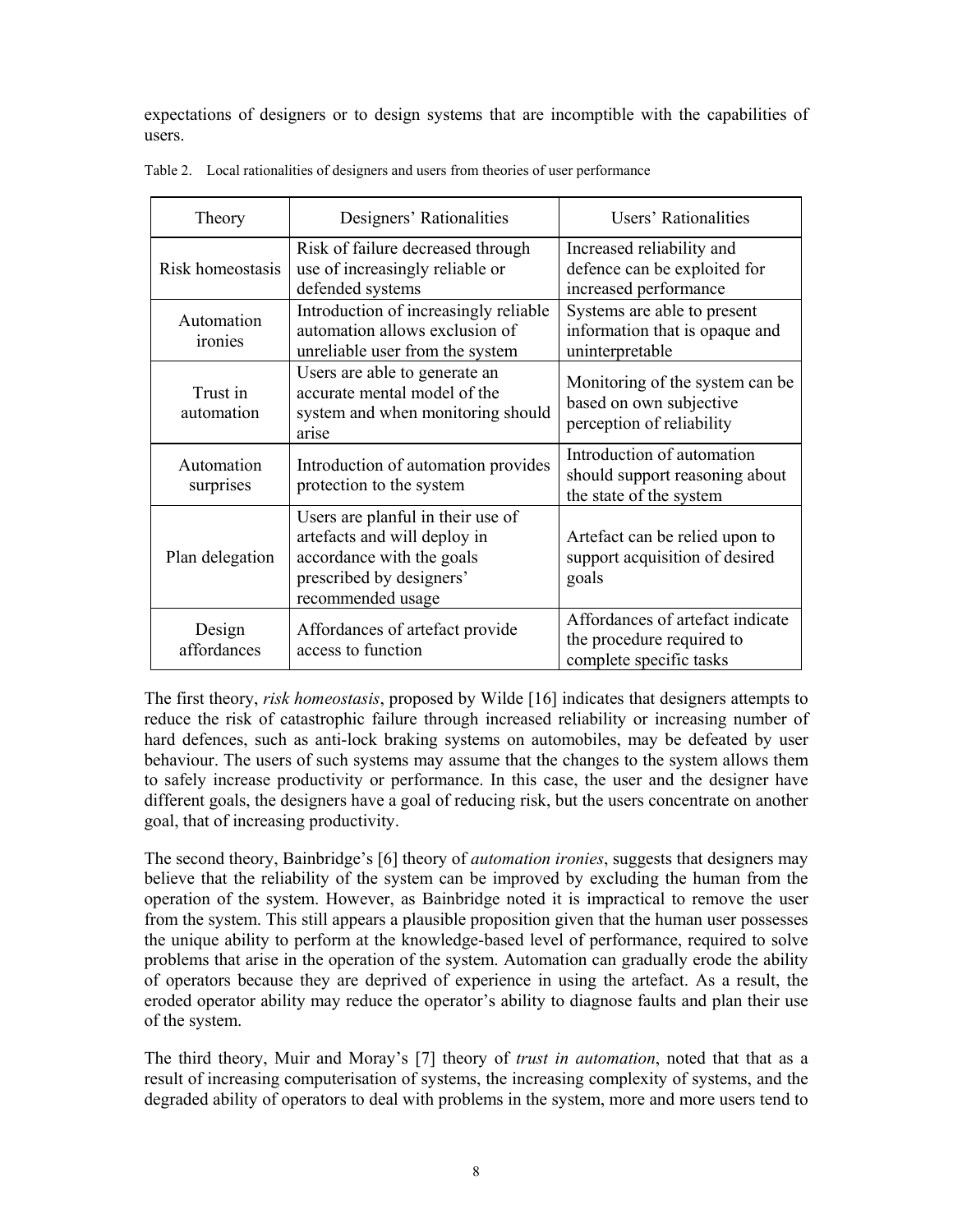place inappropriate trust in the system, and fail to check all relevant indicators. This may not match the expected degree of monitoring prescribed by the designers of the system.

Sarter and Woods' [5] theory of *automation ironies*, suggests that designers and users have different views of automation. The designer expects that the user constantly monitors the state of the automation and is able to respond to discrepancies in feedback that arise which illustrate that an error, arising from either the actions of the user or from a technical malfunction has occurred. However, the users expect the system to serve them by providing readilyinterpretable feedback about the state of the system.

The remainder of the theories illustrate the manner in which the perception of the affordances of artefacts can lead to unanticipated usage. Busby and Hughes' [17] theory of *plan delegation* suggested that designers expect that users are responsible and planful, but users expect that artefacts exist to support the goals they wish to pursue. Similarly, Norman's [9] theory of *affordances* illustrates how the user expects that the properties of the artefact will suggest how to complete a task, whilst the designer assumes that these represent a means of accessing specific functions of the system.

### 4.5 Meta theory of design induced error

For a theoretical basis of the concept of design induced error, the following propositions are suggested for a metatheory of design induced error from current theories that related to design induced error: (1) human decision making processes need information from artefacts that matches the models that user form about the artefacts (2) if information transferred from designed systems does not match with information that has already been transferred users are apt to make errors, (3) design induced error comes from a mismatch between designers' intentions and users' expectation, (4) temporal decision making that is prevalent in current complex systems needs more comprehensive designs that provide reliable comparative information that matches human cognitive activity, (5) the designer's role to prevent humans from making error is more important than before.

From this perspective a working definition of design induced error is that "design-induced error has both the nature of design error as well as human error that occurs in the form of failures in interactions between the user and the artefact in certain circumstances. It is caused by limitations in the design of artefacts that typically have no effect on operator performance but which, under certain circumstances, can lead to acute or chronic deterioration of operator performance, which can lead to active failure on the part of the operator".

Design induced error is problems of interaction between human and systems. Metatheory of DiE should depict the related phenomena in an interaction model. Each theory in metatheory of design induced error can be shown in different patterns of human-ystem interaction. The interaction patterns between humans and systems related to design induced error may be categorised according to activity degress of human and systems, and information exchange orders of them. The authors suggest an interaction pattern model (Table 3) in terms of relations between performance types (active-inactivity) and interaction orders (initiativeresponse).

Table 3. Interaction pattern of design induced error

Interaction Pattern (H:Human, Description Related theories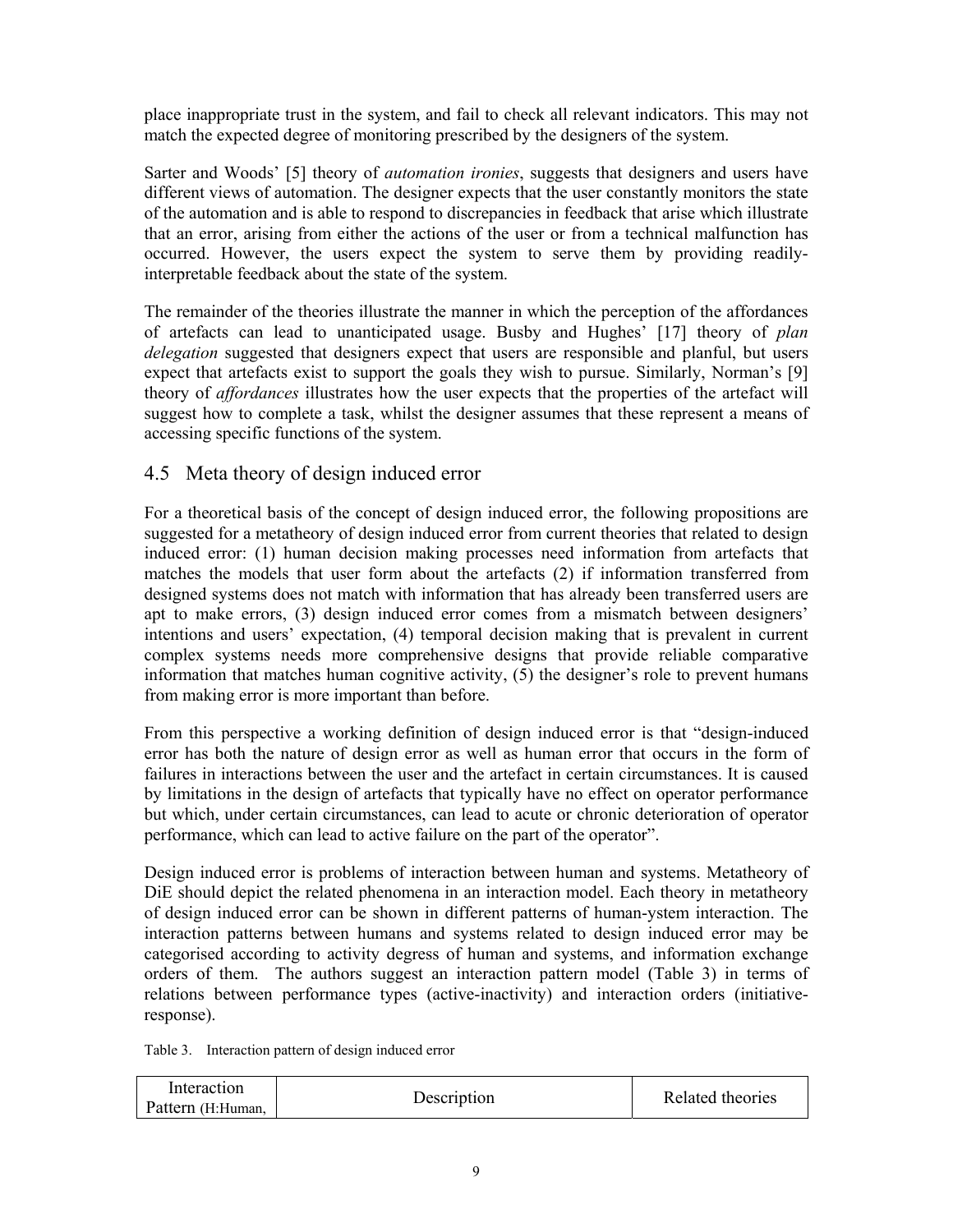| S:System) Error type=<br>Initiative - Response           |                                                   |                      |
|----------------------------------------------------------|---------------------------------------------------|----------------------|
| $E_{A1} = H_{Active} -$                                  | Human requests a system what to do.<br>The        | Design affordance,   |
| S <sub>Active</sub> (direct                              | system responds but the response does not         |                      |
| interaction error)                                       | comply with human expectations.                   |                      |
| $E_{A2} = H_{Active} -$                                  | Human activates something but the system does     | Gulf of execution,   |
| S <sub>Inactive</sub> (indirect                          | not respond to the activation.                    |                      |
| interaction error)                                       |                                                   |                      |
| $E_{B1} = S_{Active} -$                                  | A system demands something for an operator to     | Design affordance    |
| $H_{\text{Active}}$ (direct                              | do. The operator response differs from the        |                      |
| interaction error)                                       | system's expectation.                             |                      |
| $E_{B2} = S_{Active} -$                                  | The system requests an action but the human       | Irony of automation, |
| H <sub>Inactive</sub> (indirect                          | does not respond due mainly to the need for too   | trust in automation  |
| interaction error)                                       | much vigilance work.                              |                      |
| $E_{C1} = H_{Inactive}$<br>S <sub>Active</sub> (indirect | There is a task to do, but the human has not kept | Automation surprise, |
|                                                          | track of the work. The system addresses the       | trust in automation  |
| interaction error)                                       | task, but the form of response of the system is   |                      |
|                                                          | not as expected by operators.                     |                      |
|                                                          | A procedure is necessary, but the human does      | Plan delegation      |
| $E_{C2} = H_{Inactive}$ –                                | not perform the needed procedure due to time      |                      |
| $SInactive$ (indirect                                    | pressure, high workload from other procedures     |                      |
| interaction error)                                       | etc. the system does not make the operator        |                      |
|                                                          | realise his/her mistake.                          |                      |
| $E_{D1} = S_{Inactive}$ –                                | There is a hazard, but systems do not convince    | Risk homeostasis,    |
| H <sub>Active</sub> (indirect                            | operators to recognise the hazard, rather let the | Gulf of evaluation   |
| interaction error)                                       | operator exploit the system capabilities in a     |                      |
|                                                          | potentially harmful manner.                       |                      |
| $E_{D2} = S_{Inactive}$ –                                | An action is demanded before starting a           | Plan delegation      |
| $HInactive$ (indirect                                    | procedure, but the system does not activate the   |                      |
| interaction error)                                       | action and neither does the human.                |                      |

# 5 Development of an ontology of design-induced error

Ontologies play a major role in current knowledge management system (KMS) development [18]. In the context of KMS, they are formal descriptions of the concepts and relationships that can exist in a domain, and they are used to allow and support the collection and sharing of knowledge in a domain, in particular so that computational agents can identify legitimate entities and the possible relationships between them when processing the entities. For the development of concept of design induced error, ontological approaches will be used so that the design induced error can be more easily identified in accident reports and engineering documents.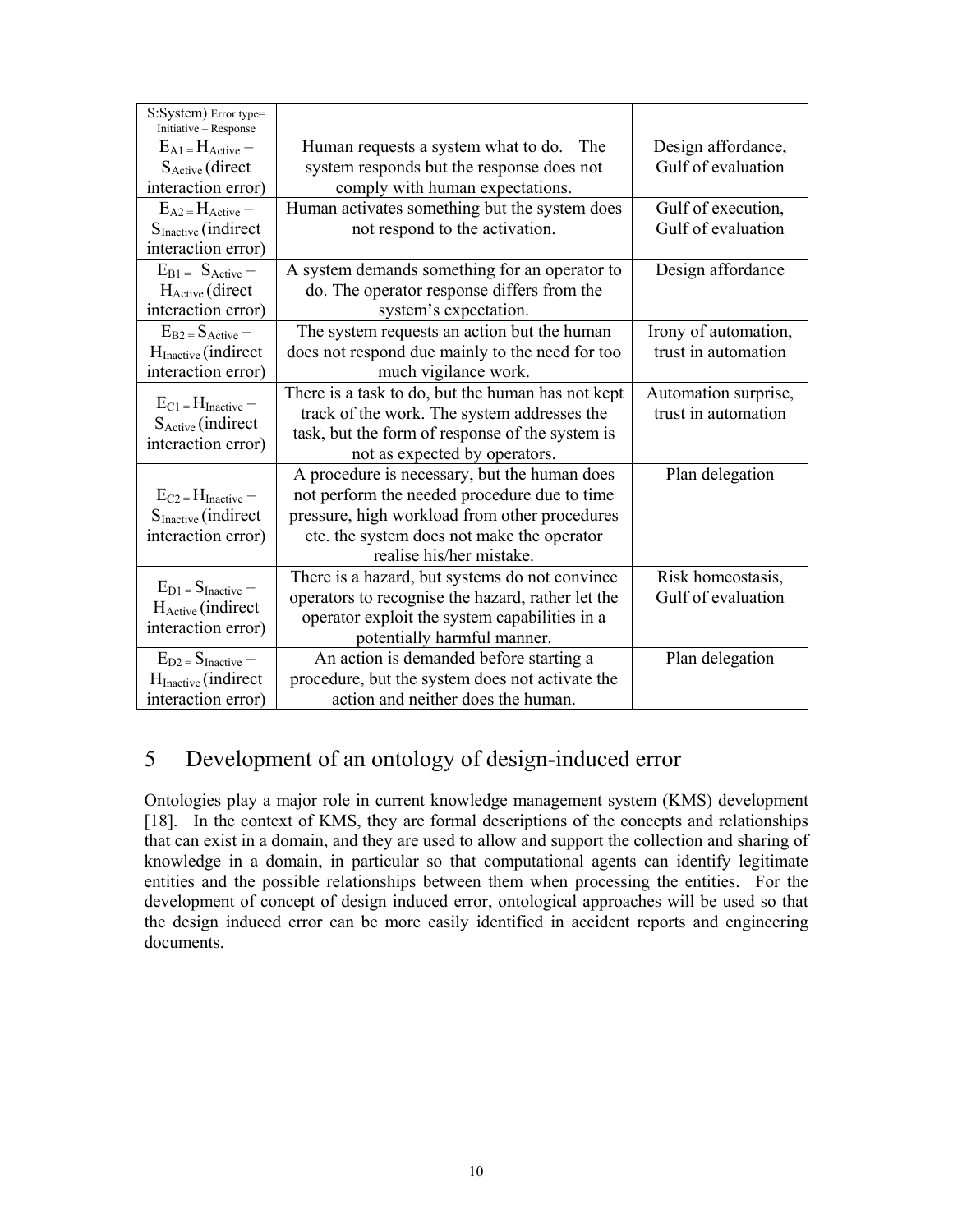

Figure 3. Process of ontology development and application

The process of developing an ontology of design induced error is shown in Figure 3. Initially, the contents of accident reports are being examined in order to identify reports that contain instances of DiE. The characteristic words or phrases that are present indicating DiE are then extracted from the accident reports, clustered and linked to the entities describing the DiE metatheory. The evaluation of the experimental ontology will also be conducted by using accident reports for test purposes, by exploring whether the ontology can be used as a basis for identifying further reports constaining instances of DiE. This research will use a webbased ontology methodology (Protégé 2000) because of considerations of usability of the ontology of DiE.

In order to extract the concept of design induced error from accident reports, we need a map of the ontology process that contains all kind of related events and elements. Figure 4 shows the process map that has been developed to assist in developing the ontology.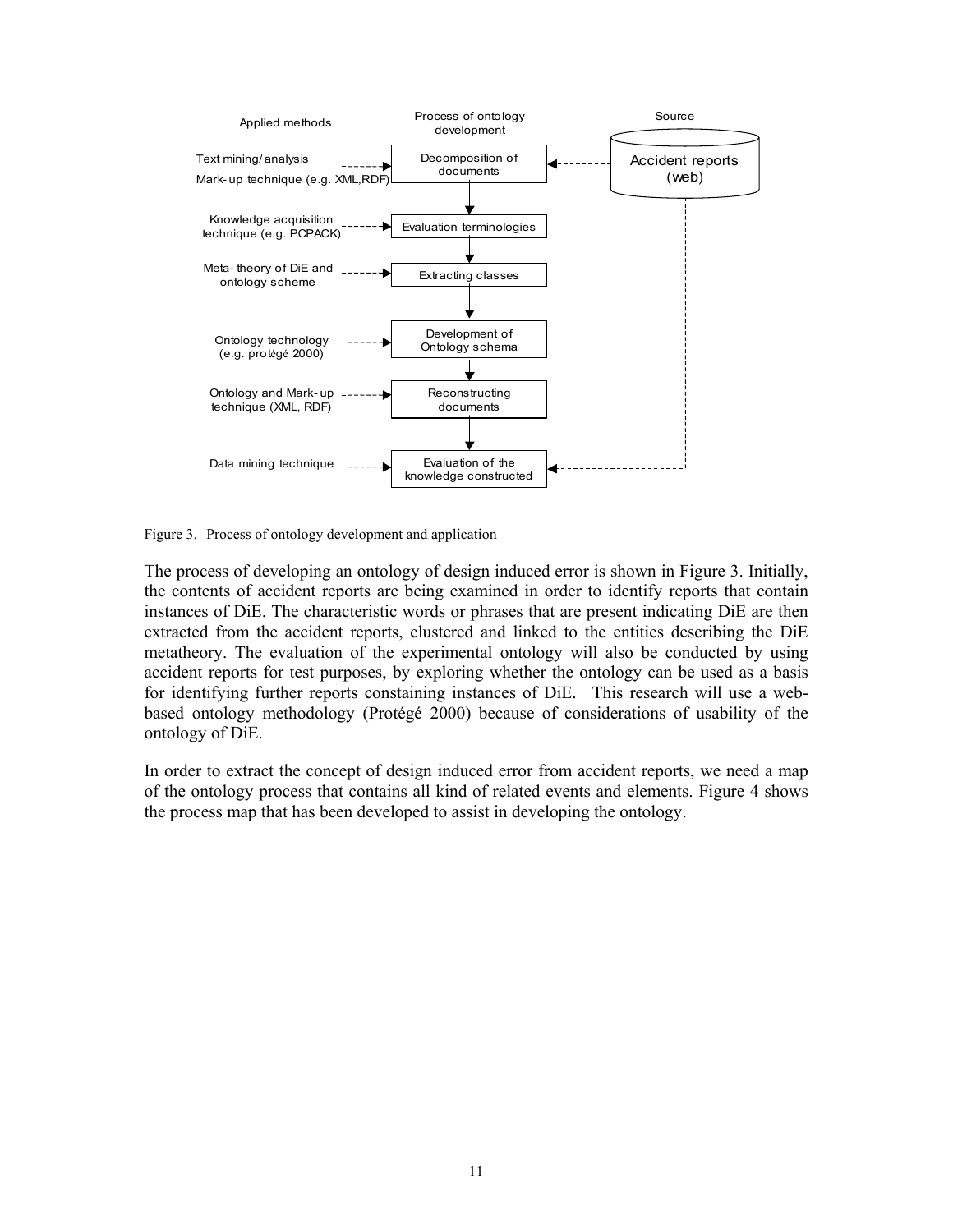

Figure 4. Map of ontology process of design induced error

The completion and verification of the research will apply the developed theory and methodology of DiE in a real design process, especially in safety critical system design e.g. an aviation system or a healthcare system, by using the ontology to assist in the identification and organisation of information concerning possible examples of DiE from available records, and presenting these to designers in a structured form. By applying the ontology in such ways, the theory and methodology of design-induced error can be tested and refined more concretely, with the hope of getting usability and applicability into design worlds (Figure 5).



Figure 5. A diagram of an application of the DiE ontology into risk analysis of a system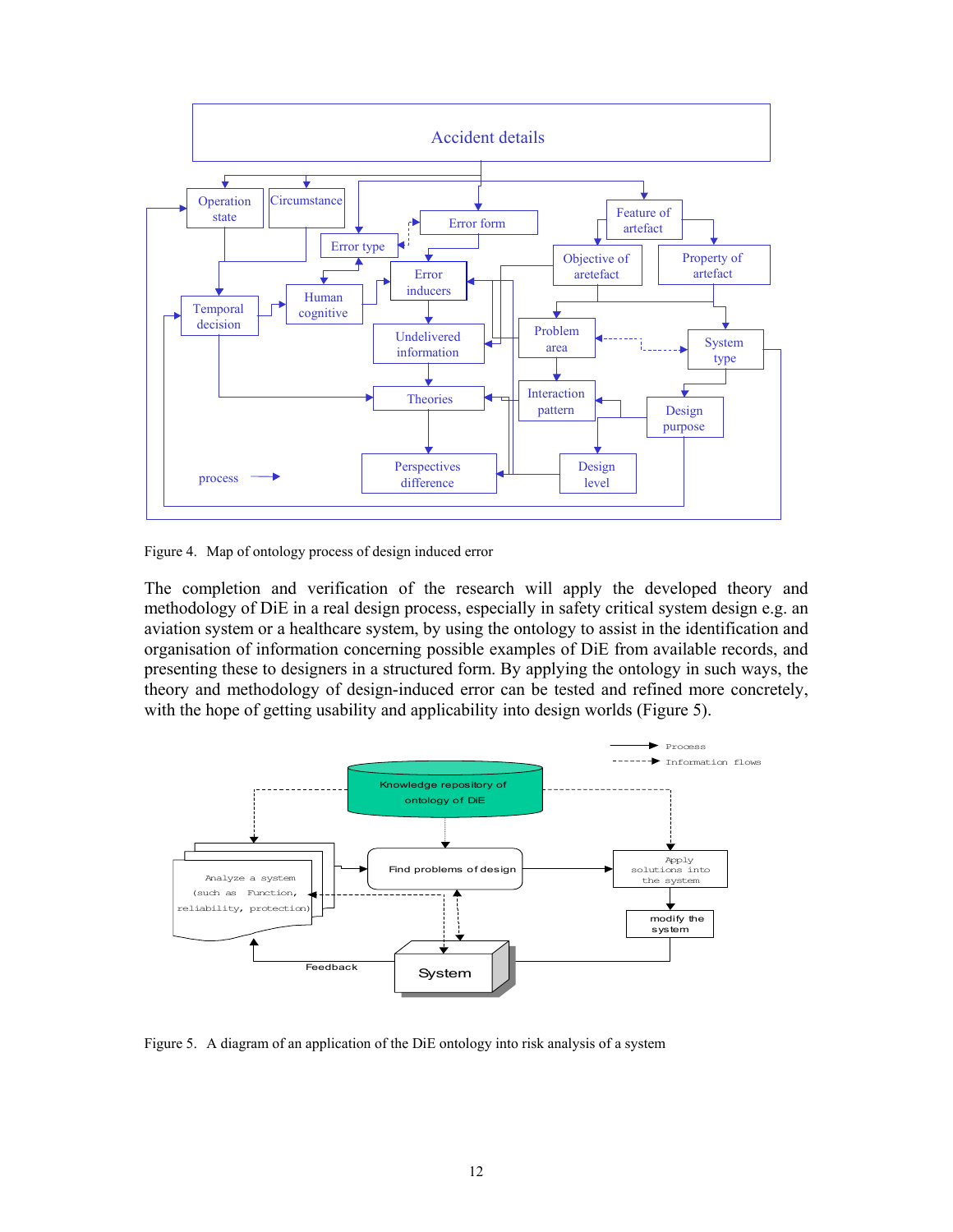### 6 Conclusions

The extensive use of automation, and computers in particular, has led to the development of increasingly complex systems used in areas such as power generation, chemical production, aerospace and marine transportation. The increase in the complexity of such systems has generated new mechanisms for user error, and has led to the requirement for a new understanding of the contribution of design to such errors. This paper provides an overview of different contributory factors in design induced error, and will suggest how new ontological approaches may assist in organising information to assist in that understanding. Existing research has illustrated that there are three main issues to be addressed in the design of systems, including an awareness of how systems communicate their affordances, an awareness of the constraints placed on the user during temporal decision making tasks, and the role that local rationalities play in the design and use of systems.

To overcome the problems posed by these issues, it is essential to combine the insights provided by psychological research into an information technology system that can support designers' reasoning during the development of systems. This paper has provided a summary of the research related to DiE, and suggested a potential means of providing designers to remove the potential antecedents that produce DiE. The ongoing research on knowledge extraction and ontology development is required if the problem of DiE is to be effectively addressed.

#### **References**

- [1] Petroski, H., "To engineer is human: the role of failure in successful design". St Martins' Press, New York, 1985.
- [2] Health and Safety Executive "The train collision at Ladbroke Grove 5 October 1999: A Report of the HSE Investigation." HSE Books, London, 2001.
- [3] Reason, J., "Human Error" Cambridge University Press, Cambridge, 1990.
- [4] Matthews, P.H. "The Oxford Concise Dictionary of Linguistics." Oxford University Press, Oxford, 1997.
- [5] Sarter, N.B and Woods, D.D., "Team play with a powerful and independent agent: Operational experience and automation surprises on the Airbus A-320", Human Factors, 39, 553-569, 1997.
- [6] Bainbridge, L., "The ironies of automation". Automatica, 19, 775-780, 1983.
- [7] Muir, BM. and Moray, N., "Trust in automation: Part 1 Theoretical issues on the study of trust and human intervention in automated systems", Ergonomics, 37, 1994, pp1905- 1923.
- [8] Gibson, J J., "The theory of affordances", in Shaw, R E and Bransford, J (Eds), perceiving, Acting and Knowing, Lawrence Erlbaum Associates, Hillsdale, NJ, 1977.
- [9] Norman, D., "The design of everyday things", MIT Press, London, 1998.
- [10] Preece, J., Sharp, H., Benyon, D., Holland, S. and Carey, T. "Human-Computer Interaction", Addison-Wesley, Harlow, UK, 1994.